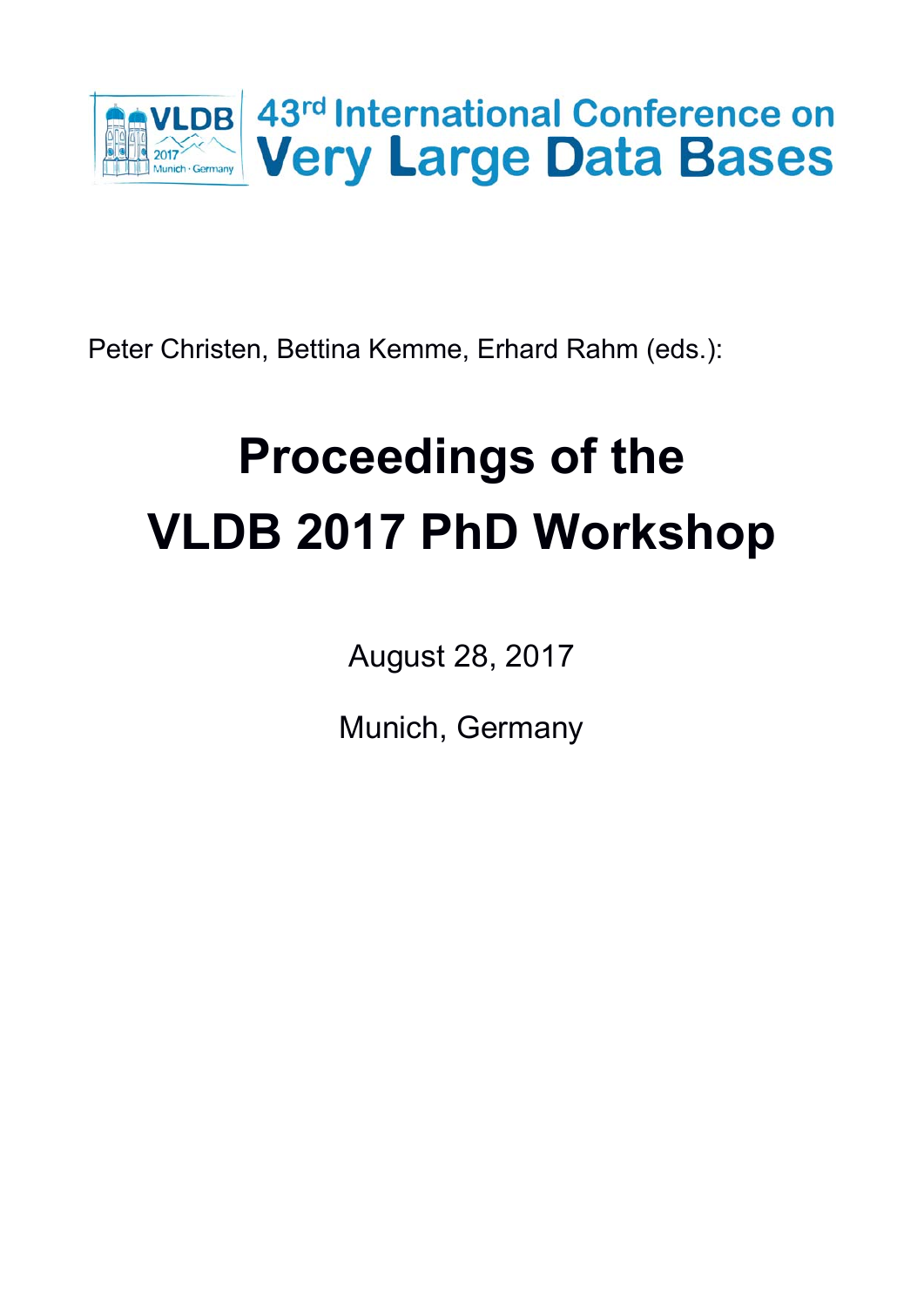## Preface

This volume contains the proceedings of the VLDB 2017 PhD Workshop, co-located with the 43nd International Conference on Very Large Database (VLDB 2017) and held on August 28, 2016, in Munich, Germany.

The established VLDB PhD Workshop series is a unique opportunity for graduate students to present and discuss their research in the context of a premier international conference. The workshop provides a forum that facilitates interactions among PhD students and stimulates feedback from more experienced researchers—not only in terms of diligent paper reviews but also at the conference site.

Following the call for papers, 27 papers were submitted for presentation at the workshop. Of these, the program committee carefully selected a total of 14 papers, with 10 selected for long and 4 for short presentations, which are contained in this volume.

#### **Long presentation papers:**

- Efficient Migration of Very Large Distributed State for Scalable Stream Processing. Bonaventura Del Monte, DFKI Berlin, Germany
- Spatio-temporal Locality in Hash Tables. Matthew A Pugh, University of Edingburgh, UK
- Graph Pattern Mining for Business Decision Support. André Petermann, University of Leipzig, Germany
- Efficient Clustering for Large Scale, Sparse, Discrete Data with Low Fundamental Resolution. Veronika Strnadova□Neeley, UC Santa Barbara, USA
- Query Processing Based on Compressed Intermediates. Patrick Damme, Technical University Dresden, Germany
- A Hardware□Oblivious Optimizer for Data Stream Processing. Constantin Pohl, Technical University Ilmenau, Germany
- Generalizing Matching Knowledge using Active Learning. Anna Primpeli, University of Mannheim, Germany
- Comparing entities in RDF graphs. Alina Petrova, University of Oxford, UK
- Scalable Linkage across Location Enhanced Services. Fuat Basik, Bilkent University, Turkey
- Distributed Similarity Joins on Big Textual Data: Toward a Robust CostBased Framework. Fabian Fier, Humboldt University Berlin, Germany

#### **Short presentation papers:**

- Facilitating User Interaction With Data. Zainab Zolaktaf, University of British Columbia Vancouver, Canada
- Processing Moving Object Data Streams with Data Stream Management Systems. Tobias L Brandt, University of Oldenburg, Germany
- Symmetric and Asymmetric Aggregate Function in Massively Parallel Computing. Chao Zhang, Blaise Pascale University Aubière, France
- Practical Verification of Hierarchical Artifact Systems. Yuliang Li, UC San Diego, USA